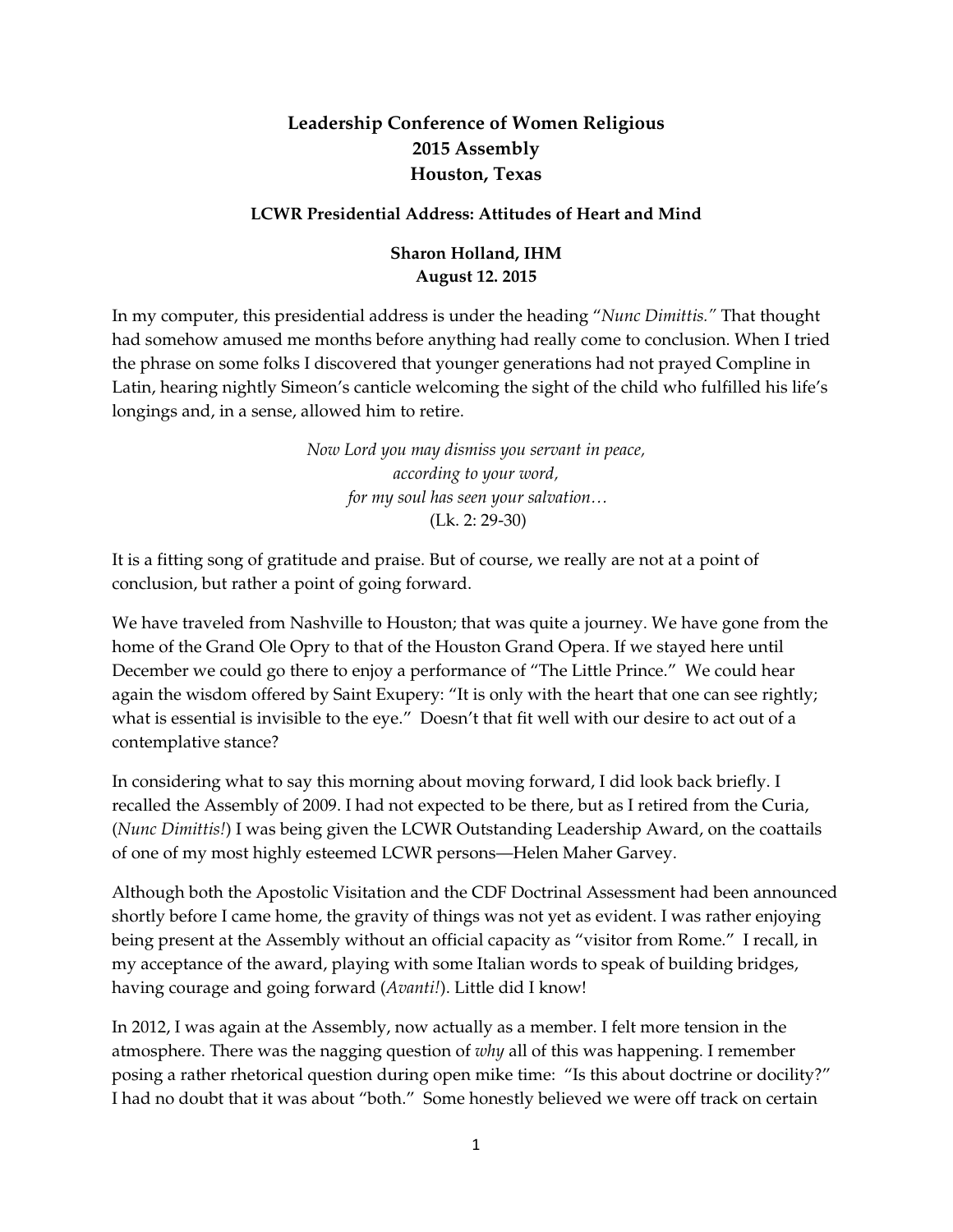doctrinal matters; some simply were convinced that we were disrespectful of ecclesiastical authority.

The critical question now is how do we go forward in and beyond 2015? I believe, quite apart from the concrete persons who may have been involved at the time, a significant response to "why?" is explained by a sort of cultural chasm which we have not always recognized adequately.

## **The Cultural Chasm**

A profound issue and goal was and is ecclesial communion. That is an enormous topic. But, for our purposes here, in trying to go deeper into what exemplifies ecclesial communion, I returned to a phrase I had found years ago when writing an article on exemption. Exemption from episcopal jurisdiction was first granted in 628 by Pope Honorius I to an Irish Monastery in Italy. (I know you've always wanted to know that!) The goal was to balance the respective ecclesiastical authority of bishops and of monastic religious superiors. The point is, the issue is not new, nor does it involve only women religious.

The phrase that I have found so helpful comes from *Christus Dominus*, the Vatican II Decree on the Bishops' Pastoral Office in the Church. In the section regarding religious, principles are given for harmoniously carrying out apostolic works in the diocese. Many things are said; some are repeated in *Mutuae relationes* and certainly this will be further developed in that document's revision. Other points were incorporated into the l983 Code of Canon Law.

The thing I want to quote is one which cannot be legislated:

*There should be the closest possible coordination of all apostolic works and activities. This will depend mainly on a supernatural attitude of heart and mind grounded on charity. (CD* 35.5*)*

What supernatural attitudes of heart and mind have we exercised and seen exercised, bringing us to this place? We have spoken of the fruits of contemplative listening to the Holy Spirit, meditating on the Gospels where we learn the attitudes of Jesus' heart and mind. We have encouraged each other to share our deepest longings. We seek to practice attentive listening and to reverence every person. How can we best cultivate attitudes of heart and mind in ourselves and others which will facilitate collaboration in ecclesial mission…build ecclesial communion?

I found it interesting to note that the Introduction to the Doctrinal Assessment, quotes P. John Paul II, speaking to religious during his 1987 visit in San Francisco. He said: "I rejoice because of your deep love of the Church and your generous service to God's people. The spiritual vigor of so many Catholic people testifies to the efforts of generations of religious in this land."

I was there in San Francisco as part of the Commission working with Archbishop Quinn. The thing I remember most, however, is the address of the women representing the laity. I don't have the exact words, but they were to this effect: "Holy Father, please understand that when we ask questions we are not rebelling against the Church. We have been educated to ask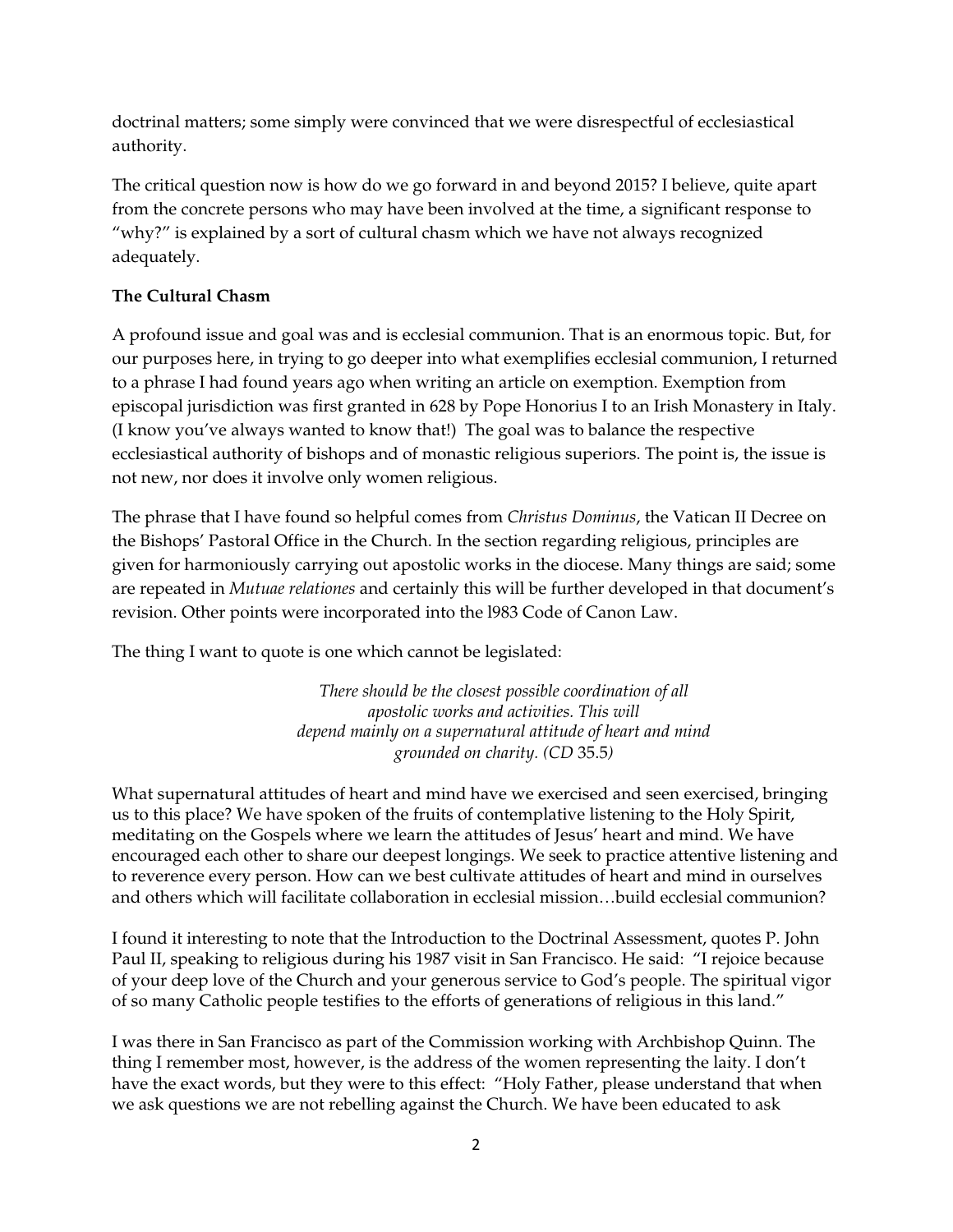questions and think critically. We want to understand." She was more eloquent than that, but her words highlighted one of the roots of cultural misunderstanding. She had realized that behavior which is very normal for a woman in American culture might well be perceived as disrespectful in another setting.

The CDF assessment considered LCWR's sense of Church diminishing. The concern of the Assessment was, therefore, to assist us in "implementing an ecclesiology of communion." Many religious were offended. Many of us have spent all of the 50 years since the Council working for the renewal of our institutes and our Church, according to Council teachings. Some say that if we didn't love the Church, perhaps we would not care. However, we do love the Church, it is our Church, and we do care. It is, among other titles, the Council's "People of God" Church where everyone's vocation, life and mission is rooted in Baptism.

Remembering this plea of the laywomen to John Paul II, and returning to some of the conversation during the work on the implementation of the Assessment and the Mandate, I believe I realized anew more of the problem. At some point, a participant in the process stated that certain perceptions of LCWR, unfortunately, had become "institutionalized." Certain impressions had become hardened into accepted fact, or just habitually repeated without examination. There can be unspoken or even unconscious assumptions. We have to acknowledge, at the same time, that we risk doing the same thing.

Reflecting further on what I am calling a "cultural chasm" there is a gap in understanding which comes from familiar unexamined practices or thought patterns. This brought to mind another statement which has remained with me for decades. They come from a Canadian theologian. I don't have his exact words, but in effect he said that religious had renewed according to *Gaudium et spes* rather than according to *Perfectae caritatis.* Does that fit your experience? Certainly, many of us remember when the first document of the Council was promulgated in December of 1963–that on the liturgy: we were quickly busy about its implementation.

Almost two years later (October 1965), *Perfectae caritatis*, the document on religious life, was issued. I believe most of us practically memorized the basic message of n. 2, the guidelines for renewal: return to the sources—Scripture, the Gospel and foundational texts, the original inspiration of the institute; and, look forward to the contemporary needs of Church and world. There is more detail, but these principles launched our work.

However one views our efforts at the renewal of our religious lives, and whatever the theologian meant by religious renewing according to *Gaudium et spes,* rather than *Perfectae caritatis*, I ask you: How could we have renewed without studying the entire teaching of the Council? The l964 document on the Church, *Lumen gentium,* had already spoken of religious life and its place in the People of God. The dogmatic constitution on the Church, and the pastoral constitution on the Church in the modern world, are both about the same Church and its expanding relationships in the world. My guess is, most of us also could recite the opening words of *Gaudium et spes*.

> The joys and hopes, the griefs and the anxieties of the people of this age, especially those who are poor or in any way afflicted, these too are the joys and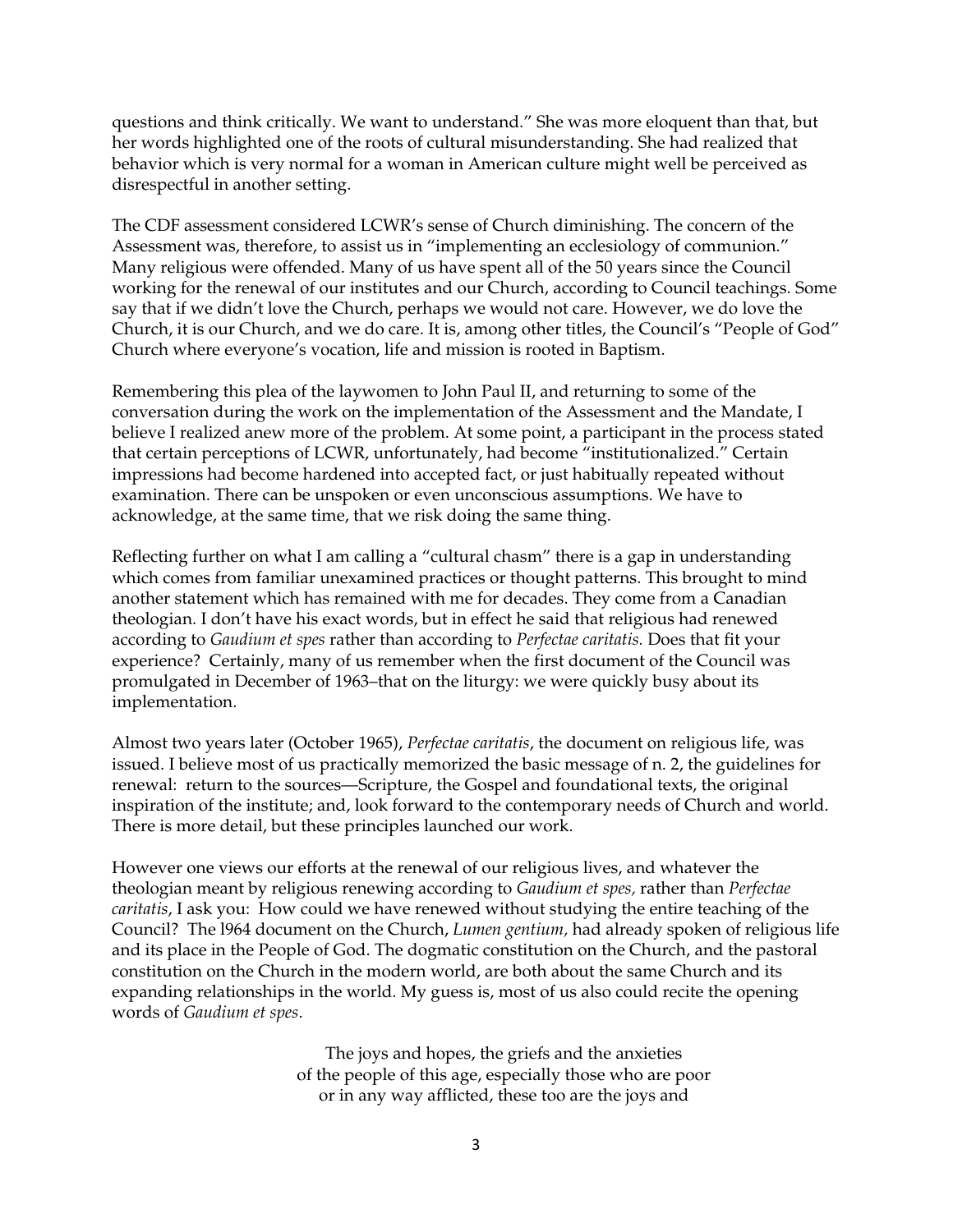hopes, the griefs and anxieties of the followers of Christ.

We needed the whole Council, we were expected to learn about it and we took to it with enthusiasm. I am reminded of my young days in religious life, perched in the bleachers of the high school gym in full habit, reading my little red book of Council documents while fulfilling the role of "designated adult" in the gym so that the girls could play basketball.

While it seems quite clear to me that we needed to know and attend to the attitudes and instructions of the Council as a whole, our perceived emphasis on *Gaudium et Spes*, on the social doctrine of the Church, began to clarify something else. LCWR struggled year after year in visits to Rome with the apparent incomprehension of our emphasis on societal issues rather than specifically religious life topics such as the vows. Why did we have successive assemblies on racism, for example? While racism obviously was also a topic of serious concern to our bishops, it somehow was not seen by some as appropriate as the work of a conference of religious. Nor did LCWR understand why the importance of that topic for religious in our country was not obvious.

I believe I saw another example of this type of "culture gap" misunderstanding when the CDF Mandate recommended removal of the Systems Thinking Handbook from our website. I had never seen it; a number of us had never used it. We looked and saw that it was no longer current and had really been replaced by newer programs on leadership development. We saw no problem in removing it; however, reflection on the question was fruitful.

The handbook worked through a case study of a religious congregation experiencing tensions over Eucharistic celebrations for jubilees. The Handbook was illustrating a process by which differing factions in the congregation could come to deeper understanding of one another; could build communion despite diversities. The criticism of this program came from a perception that it reflected indifference regarding the intrinsic value of the Eucharistic celebration. From that vantage point, the superior would have been expected to provide adequate instruction of the value of Eucharist. It was not seen as a moment for having discussions which, for those judging it, appeared to be relativism, as if doctrine could be kept or changed by discussion. The concern is real, but changing doctrine was not being proposed. The goal was to increase communion through deeper understanding of the cause of tensions.

We somehow were looking at the same realities, but we were standing in different places. We didn't realize that we were experiencing the incomprehension of two groups who did not know each other's deeper assumptions. We risked slipping into talking about each other, without really talking more deeply with each other.

Over the years, there were meetings in Rome with polite exchanges, but with rare occasions of going deeper into matters to test out doubts or possible misunderstandings. I would say that this was not ill will on anyone's part, but real dialogue simply had not begun. Perhaps all left the room thinking that this time they had been understood.

I remember once when one of our officials took the risk of respectfully telling the prefect of that time (I worked with three) that she had found his words in a press interview offensive. He asked her which; I imagine I held my breath as she explained that it was his comment that many works of American religious were "useless." I don't recall his response in the room, but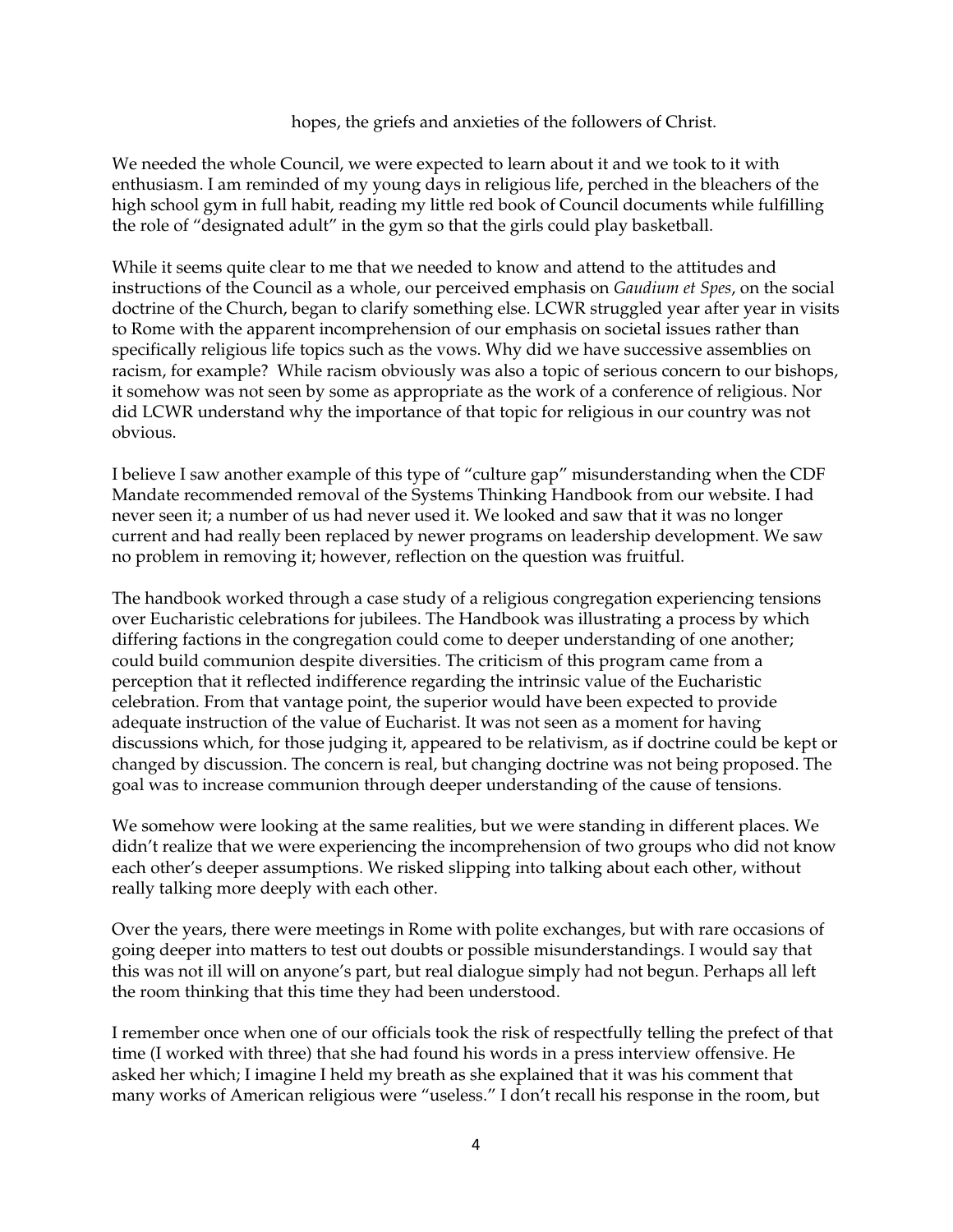he later found the occasion of saying to her, that he did not really think that. There was no time then to pursue the question. But, there would have been no further awareness if the question had not been posed. We were gradually seeing that there were huge cultural chasms of which all seemed unaware; nor did we know how to begin to bridge them.

In a word, as difficult as the last three years in particular have been, we have experienced the positive value of "staying at the table." We, LCWR officials and the bishop delegates led by Archbishop Sartain, continued to pursue the issues raised by the Mandate, always trying to understand more deeply. Annually, we brought reports of the progress to you through our board meetings and assemblies, seeking your endorsement to continue forward in integrity. At the same time, Archbishop Sartain was navigating our progress through the other bishop delegates and the CDF.

I want to say too, how much we have valued and appreciated the collaboration of the total LCWR membership. Your acceptance of our request for confidentiality at various points, while frustrating to some, made possible the open, honest dialogue which took place. We, LCWR and the bishops, were assured that we were not going to be quoted far and wide, correctly or incorrectly, while things were in mid-stream. Thank you for providing us that "safe space" for dialogue. Later in these days we will be in further conversation about our journey together in these years. We also will have an opportunity to thank Archbishop Sartain at our closing banquet.

Many of you have personal experience of what I have called a "cultural chasm." You have experienced this as missionaries and/or as international congregations. In such cases, you probably expected to be challenged by a different culture. Bridging cultural chasms is more difficult when you don't expect the chasm, assume there isn't one and/or believe that there shouldn't be. We have made progress in checking our assumptions by asking questions and inviting them.

## **Symbols of Growth in Communion**

During the next days we will be talking further about the learnings of these years. Here I just want to touch back on two "symbols" of positive shifts in relationships. One is the Joint Final Report which signaled the conclusion of the Mandate; the other, the picture of LCWR officials with Pope Francis.

It is not the usual practice to have a *joint* report in such processes. It may sound very sensible to Americans, but normally delegates sent from the Apostolic See, submit their report directly to those who sent them, making recommendations. We saw that more usual pattern in the Apostolic Visitation, although the joint press conference with sister responders was significant. In the case of the CDF Mandate, this was truly a joint report written and worked through by the same people who had engaged in the dialogue.

Both the method and the content attest to a recognized sense of ecclesial communion. The final paragraph of the Report states: "The very fact of such substantive dialogue between bishops and religious has been a blessing to be appreciated and further encouraged. The commitment of LCWR leadership to its crucial role in service to the mission and membership of the Conference will continue to guide and strengthen LCWR's witness to the great vocation of Religious Life, to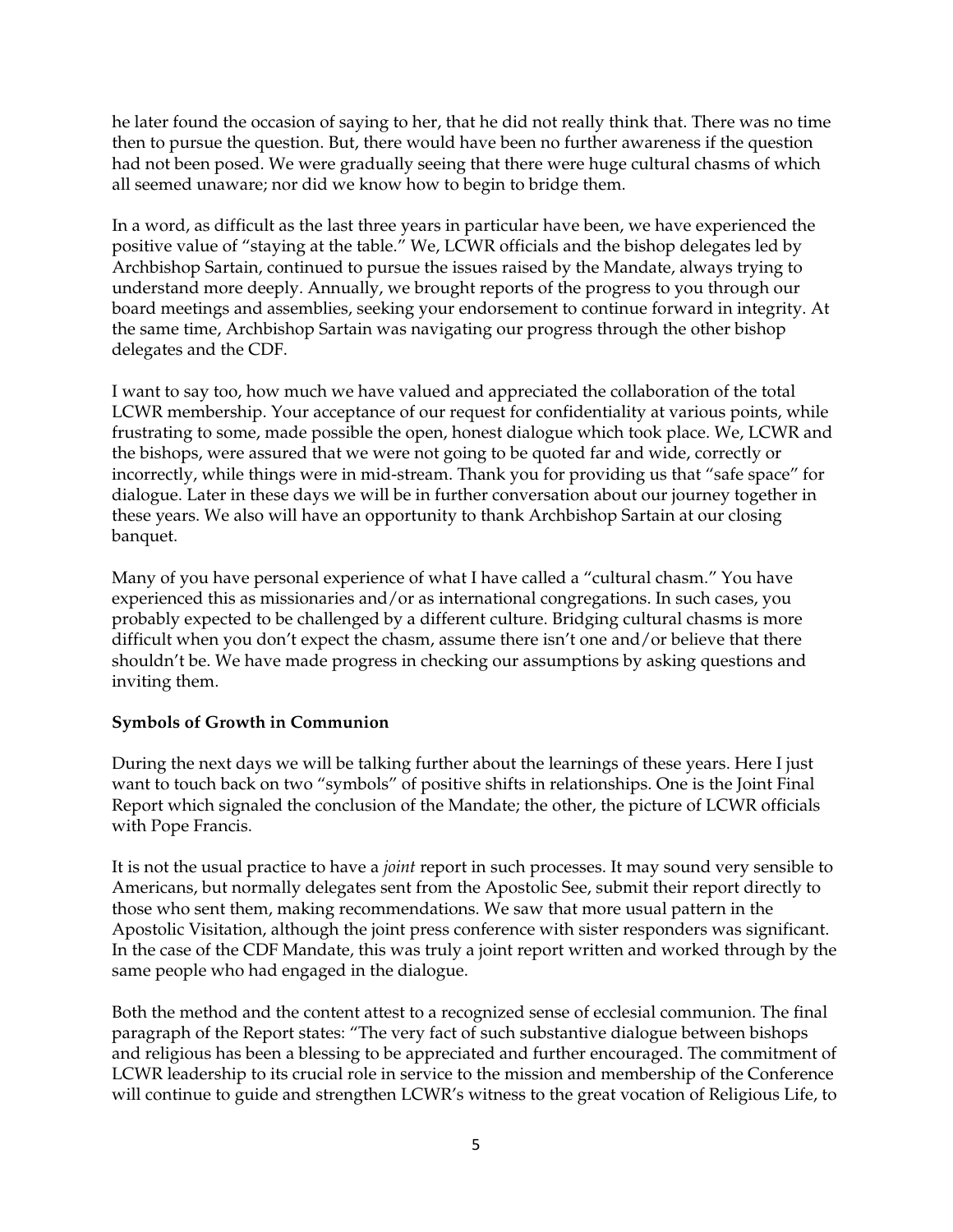its sure foundation in Christ, and to ecclesial communion." What was once in doubt is now recognized as the point of departure for going forward.

The specific questions and concerns about the report which were expressed on our survey will be addressed later in the Assembly.

The other public symbol is that wonderful photo of Carol and Marcia, Janet and Joan with Pope Francis and his translator. That was spread across the country by the news media and immediately recognized as a long-awaited public symbol of the communion our sisters feel and desire with and within the Church. One of the reporters said, that picture, itself, is the story. It is a powerful symbol; not a resting place but a launching pad.

While all of these efforts were taking place, life in the Conference and in our congregations was going on. I was a bit taken aback when a sister asked me what LCWR was going to work on now that the Mandate was concluded. I believe Marcia had a similar experience. The question was well meaning, but perhaps asked with little awareness of all that the wonderful staff in the Silver Spring Office does day in and day out to serve us all.

I started rattling off programs and resources for leadership development: the contemplative process, retreats and publications; service to institutes in transition; and issues of social justice including immigration and trafficking, the environment and non-violence, poverty and economic justice. The staff lays the ground work and prepares the programs which will enable us to carry out our LCWR 2015-2022 Call. The CDF Mandate took a lot of time and energy, but it was never our sole focus.

#### **Who are we, and where are we going?**

The list of initiatives in the LCWR Call is compelling. They are not new, but are on-going challenges. Some were foreseen in *Perfectae caritatis* and *Guadium et spes*, others are even more deeply identified by *Laudato Si.*

We will be attending to these issues in many ways, in collaboration with many organizations. Increased collaboration avoids duplication of efforts and strengthens the impact of initiatives.

What I want to highlight here is what we said about ourselves in the 2015-2022 Call. Throughout the recent years this Assembly of members has insisted on maintaining our integrity, of being true to who are and aspire to be. The plan for a renewed Call was launched at the post Assembly Board meeting in 2013. It was my first and someone discreetly informed me: "You are *ex officio* a member of this committee." After many meetings, drafts and revisions you will remember them from regional meetings—the LCWR Call – 2015-2022 was approved at the 2014 Assembly.

Quite apart from the work on the CDF Mandate, and before its conclusion, this is some of what we chose to say about ourselves. You have heard it many times.

> • "**We are ecclesial women**, living in hope, rooted in the mission of Jesus." We claim our prophetic role and responsibility in the Church. We have committed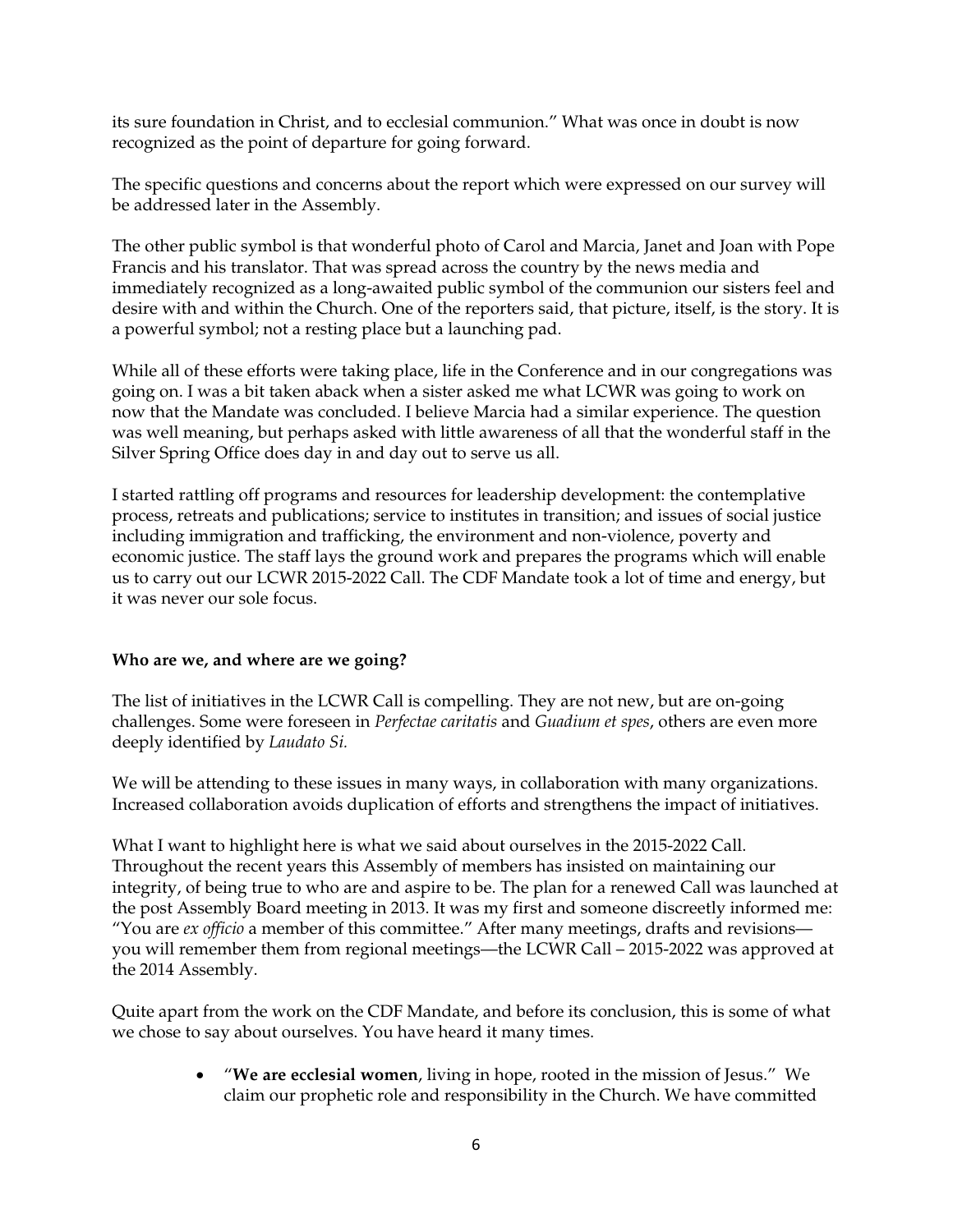ourselves to ground everything in a contemplative stance and to live in right relationship with all of creation and in solidarity with the global community.

- **"We live in a world** filled with the action of God's creating love and are partners of that divine activity in a time when major social and global change creates both enormous challenge and significant opportunity." We read of inequity which breeds oppression; unbridled consumption and unfettered capitalism which imperil the common good and of environmental degradation which threatens all God's creation. (These sentences sound like phrases lifted from *Laudato Si* which had not yet been published.)
- **"We abide in a church** whose members experience a renewed call to live the heart of the Gospel." The call speaks of our desire to work with others toward a more welcoming Church community; to bring science, theology, and livedexperience into greater dialogue, "and to create safe, honest places for open exploration of the pressing questions of these times." We own our "longing to pass on a vibrant faith and rich tradition to succeeding generations." "We desire strengthened relationships between church leaders and the community of the faithful and pray for genuine forgiveness and healing within the Body of Christ."
- **"We lead congregations** faithful to the call of the Gospel that attempt to bridge the tradition which grounds us and the future which calls us forward." We are challenged to live on the margins, welcome diversity and honor shifting worldviews. The text recognizes we yearn for "a deepening of mutual respect and trust between women religious and church authorities and desire significant and sustained collaboration with laity." We acknowledge the challenges faced by many congregations as they look toward the future, but claim to do so, rejoicing in hope.

Our Call for the next seven years really does speak of "attitudes of heart and mind" for going forward. These will shape our approach in carrying out our mission; our attitudes toward the poor and marginalized. They will also be evident in our work with those with whom we disagree; with those by whom we feel injured or unjustly judged. Our commitment to act out of a contemplative stance is a daily challenge.

## **Attitudes for the Journey**

We also have been offered a series of "attitudes of heart and mind" by Pope Francis in very recent times.

**Joy***. Evangelii gaudium* opens with a sentence which I have found both consoling and challenging. "The joy of the Gospel fills the hearts and lives of all who encounter Jesus." I am reminded of the expression attributed to St. Teresa of Avila. Her 16<sup>th</sup> century nuns were familiar with castles and knights and kings. They knew that if the flag was not raised on the King's castle, he was off on a hunt or to wage war or broker peace; if the flag was flying, he was there. She advised her sisters not to be "sorry saints." Joy, she insisted, is the sign that the king is at home.